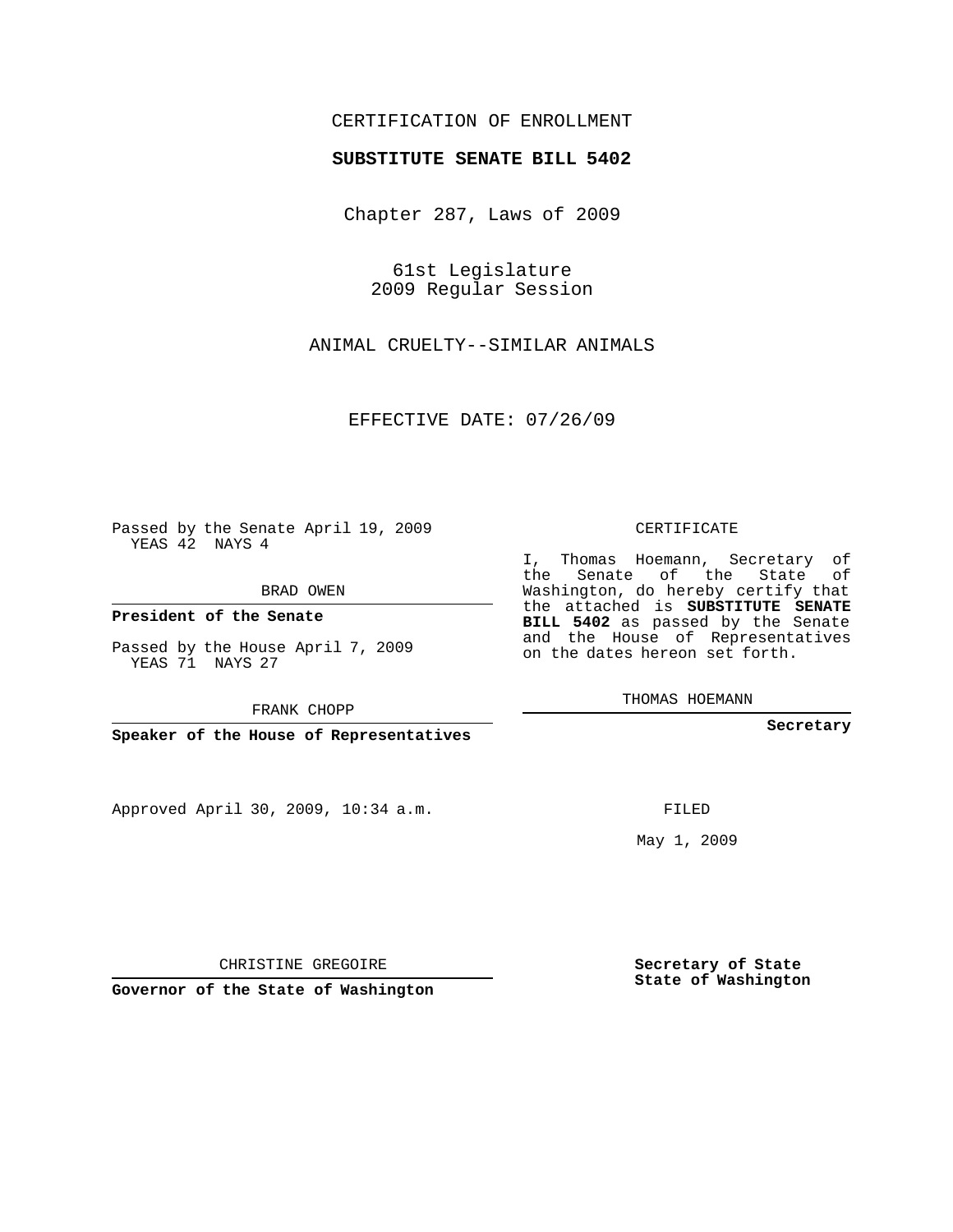## **SUBSTITUTE SENATE BILL 5402** \_\_\_\_\_\_\_\_\_\_\_\_\_\_\_\_\_\_\_\_\_\_\_\_\_\_\_\_\_\_\_\_\_\_\_\_\_\_\_\_\_\_\_\_\_

\_\_\_\_\_\_\_\_\_\_\_\_\_\_\_\_\_\_\_\_\_\_\_\_\_\_\_\_\_\_\_\_\_\_\_\_\_\_\_\_\_\_\_\_\_

AS AMENDED BY THE HOUSE

Passed Legislature - 2009 Regular Session

**State of Washington 61st Legislature 2009 Regular Session**

**By** Senate Judiciary (originally sponsored by Senators Tom, Carrell, Shin, Delvin, Kline, Fraser, Roach, Kohl-Welles, and Marr)

READ FIRST TIME 02/24/09.

 AN ACT Relating to prevention of animal cruelty; amending RCW 16.52.011, 16.52.085, and 16.52.200; and prescribing penalties.

BE IT ENACTED BY THE LEGISLATURE OF THE STATE OF WASHINGTON:

 **Sec. 1.** RCW 16.52.011 and 2007 c 376 s 2 are each amended to read as follows:

 (1) Principles of liability as defined in chapter 9A.08 RCW apply to this chapter.

 $(2)$   $((\text{Unless}-\text{the}-\text{context}-\text{clearly}-\text{requires}-\text{otherwise},))$  The 9 definitions in this section apply throughout this chapter unless the context clearly requires otherwise.

 (a) "Abandons" means the knowing or reckless desertion of an animal by its owner or the causing of the animal to be deserted by its owner, in any place, without making provisions for the animal's adequate care. (b) "Animal" means any nonhuman mammal, bird, reptile, or amphibian.

 (c) "Animal care and control agency" means any city or county animal control agency or authority authorized to enforce city or county municipal ordinances regulating the care, control, licensing, or treatment of animals within the city or county, and any corporation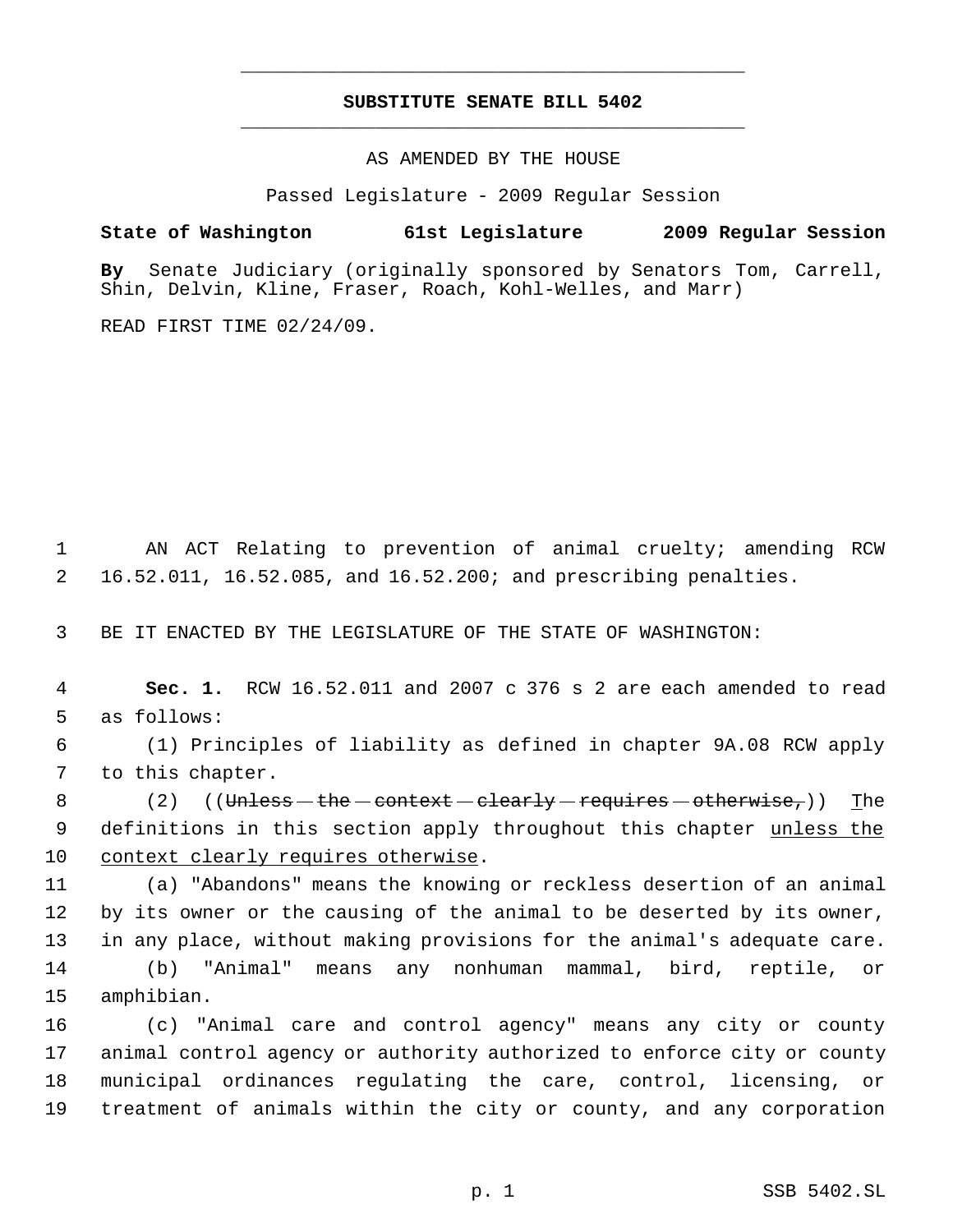organized under RCW 16.52.020 that contracts with a city or county to enforce the city or county ordinances governing animal care and control.

 (d) "Animal control officer" means any individual employed, contracted, or appointed pursuant to RCW 16.52.025 by an animal care and control agency or humane society to aid in the enforcement of ordinances or laws regulating the care and control of animals. For purposes of this chapter, the term "animal control officer" shall be interpreted to include "humane officer" as defined in (f) of this subsection and RCW 16.52.025.

 (e) "Euthanasia" means the humane destruction of an animal accomplished by a method that involves instantaneous unconsciousness and immediate death, or by a method that causes painless loss of consciousness, and death during the loss of consciousness.

 (f) "Humane officer" means any individual employed, contracted, or appointed by an animal care and control agency or humane society as authorized under RCW 16.52.025.

 (g) "Law enforcement agency" means a general authority Washington law enforcement agency as defined in RCW 10.93.020.

 (h) "Necessary food" means the provision at suitable intervals of wholesome foodstuff suitable for the animal's age and species and sufficient to provide a reasonable level of nutrition for the animal.

 (i) "Owner" means a person who has a right, claim, title, legal share, or right of possession to an animal or a person having lawful control, custody, or possession of an animal.

 (j) "Person" means individuals, corporations, partnerships, associations, or other legal entities, and agents of those entities.

(k) "Similar animal" means an animal classified in the same genus.

 (l) "Substantial bodily harm" means substantial bodily harm as defined in RCW 9A.04.110.

 **Sec. 2.** RCW 16.52.085 and 1994 c 261 s 6 are each amended to read as follows:

 (1) If a law enforcement officer or animal control officer has probable cause to believe that an owner of a domestic animal has violated this chapter or owns or possesses an animal in violation of an order issued under RCW 16.52.200(3) and no responsible person can be found to assume the animal's care, the officer may authorize, with a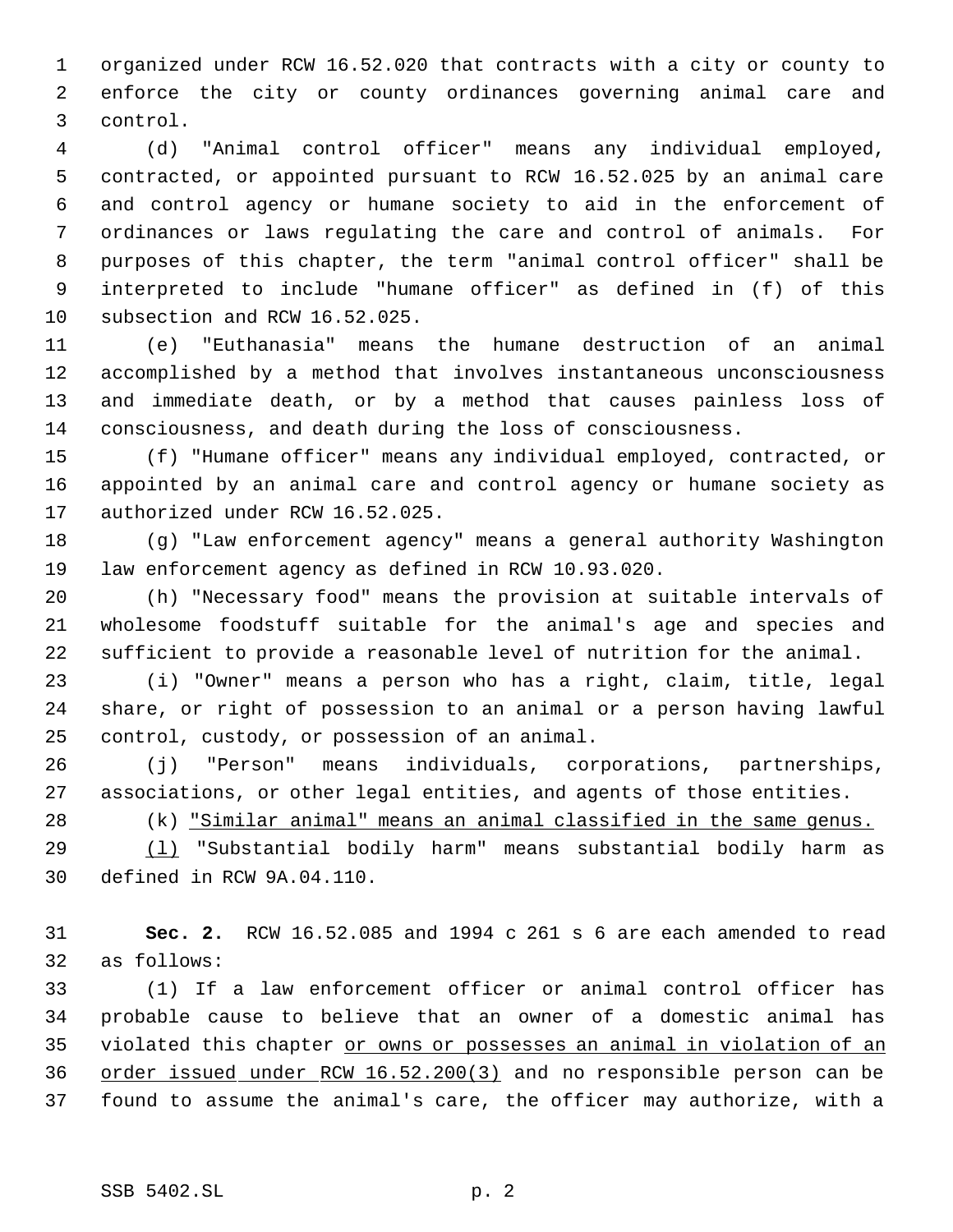warrant, the removal of the animal to a suitable place for feeding and care, or may place the animal under the custody of an animal care and control agency. In determining what is a suitable place, the officer shall consider the animal's needs, including its size and behavioral characteristics. An officer may remove an animal under this subsection without a warrant only if the animal is in an immediate life- threatening condition.

 (2) If a law enforcement officer or an animal control officer has probable cause to believe a violation of this chapter has occurred, the officer may authorize an examination of a domestic animal allegedly neglected or abused in violation of this chapter by a veterinarian to determine whether the level of neglect or abuse in violation of this chapter is sufficient to require removal of the animal. This section does not condone illegal entry onto private property.

 (3) Any owner whose domestic animal is removed pursuant to this chapter shall be given written notice of the circumstances of the removal and notice of legal remedies available to the owner. The notice shall be given by posting at the place of seizure, by delivery to a person residing at the place of seizure, or by registered mail if the owner is known. In making the decision to remove an animal pursuant to this chapter, the officer shall make a good faith effort to contact the animal's owner before removal.

 (4) The agency having custody of the animal may euthanize the animal or may find a responsible person to adopt the animal not less than fifteen business days after the animal is taken into custody. A custodial agency may euthanize severely injured, diseased, or suffering animals at any time. An owner may prevent the animal's destruction or adoption by: (a) Petitioning the district court of the county where the animal was seized for the animal's immediate return subject to court-imposed conditions, or (b) posting a bond or security in an amount sufficient to provide for the animal's care for a minimum of thirty days from the seizure date. If the custodial agency still has custody of the animal when the bond or security expires, the animal shall become the agency's property unless the court orders an alternative disposition. If a court order prevents the agency from assuming ownership and the agency continues to care for the animal, the court shall order the owner to renew a bond or security for the 38 agency's continuing costs for the animal's care. When a court has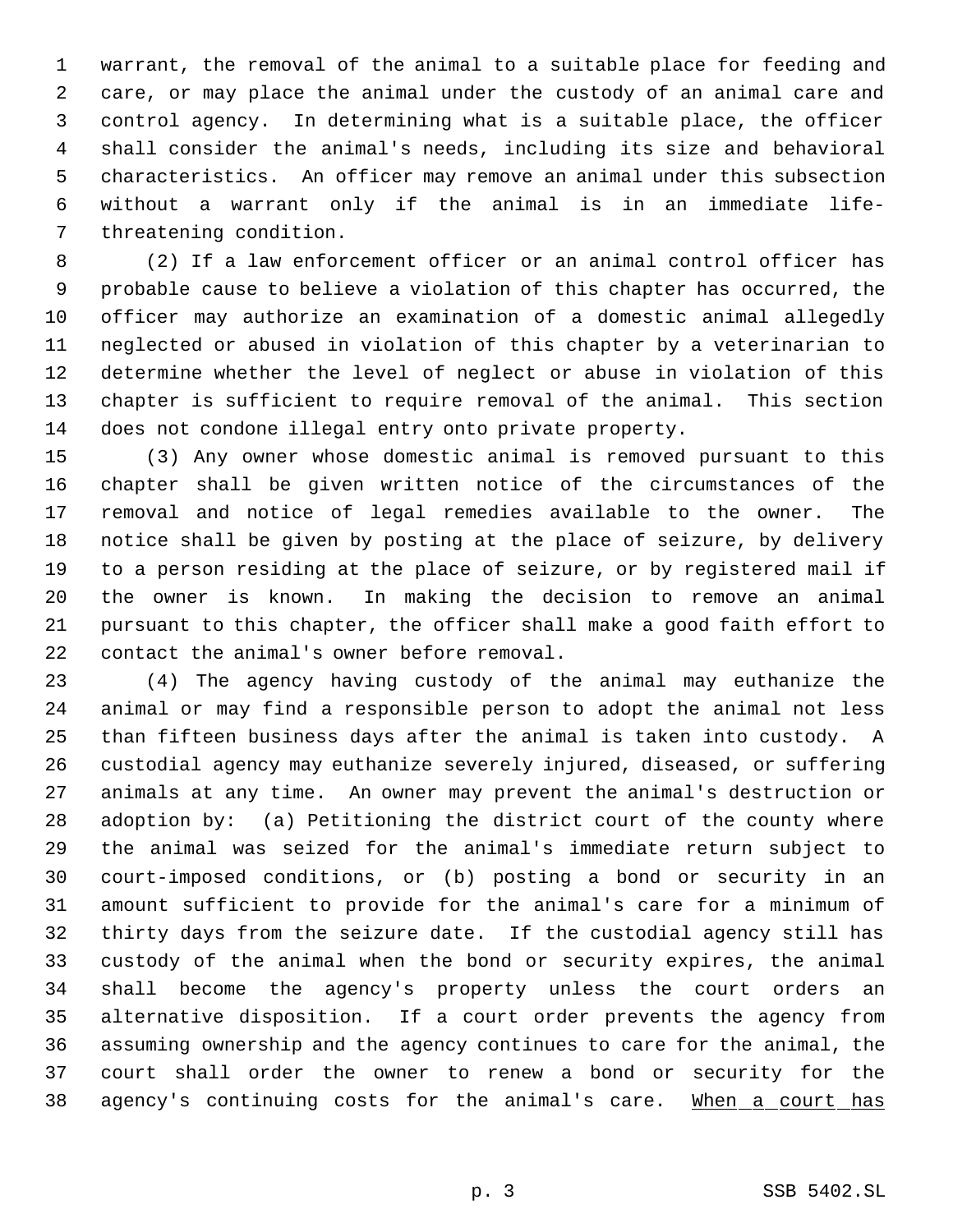prohibited the owner from owning or possessing a similar animal under 2 RCW 16.52.200(3), the agency having custody of the animal may assume ownership upon seizure and the owner may not prevent the animal's destruction or adoption by petitioning the court or posting a bond.

 (5) If no criminal case is filed within fourteen business days of the animal's removal, the owner may petition the district court of the county where the animal was removed for the animal's return. The petition shall be filed with the court, with copies served to the law enforcement or animal care and control agency responsible for removing the animal and to the prosecuting attorney. If the court grants the petition, the agency which seized the animal must deliver the animal to the owner at no cost to the owner. If a criminal action is filed after the petition is filed but before the animal is returned, the petition shall be joined with the criminal matter.

 (6) In a motion or petition for the animal's return before a trial, the burden is on the owner to prove by a preponderance of the evidence that the animal will not suffer future neglect or abuse and is not in need of being restored to health.

 (7) Any authorized person treating or attempting to restore an animal to health under this chapter shall not be civilly or criminally liable for such action.

 **Sec. 3.** RCW 16.52.200 and 2003 c 53 s 113 are each amended to read as follows:

 (1) The sentence imposed for a misdemeanor or gross misdemeanor violation of this chapter may be deferred or suspended in accordance with RCW 3.66.067 and 3.66.068, however the probationary period shall be two years.

 (2) In case of multiple misdemeanor or gross misdemeanor convictions, the sentences shall be consecutive, however the probationary period shall remain two years.

 (3) In addition to the penalties imposed by the court, the court shall order the forfeiture of all animals held by law enforcement or animal care and control authorities under the provisions of this chapter if any one of the animals involved dies as a result of a violation of this chapter or if the defendant has a prior conviction under this chapter. In other cases the court may enter an order requiring the owner to forfeit the animal if the court deems the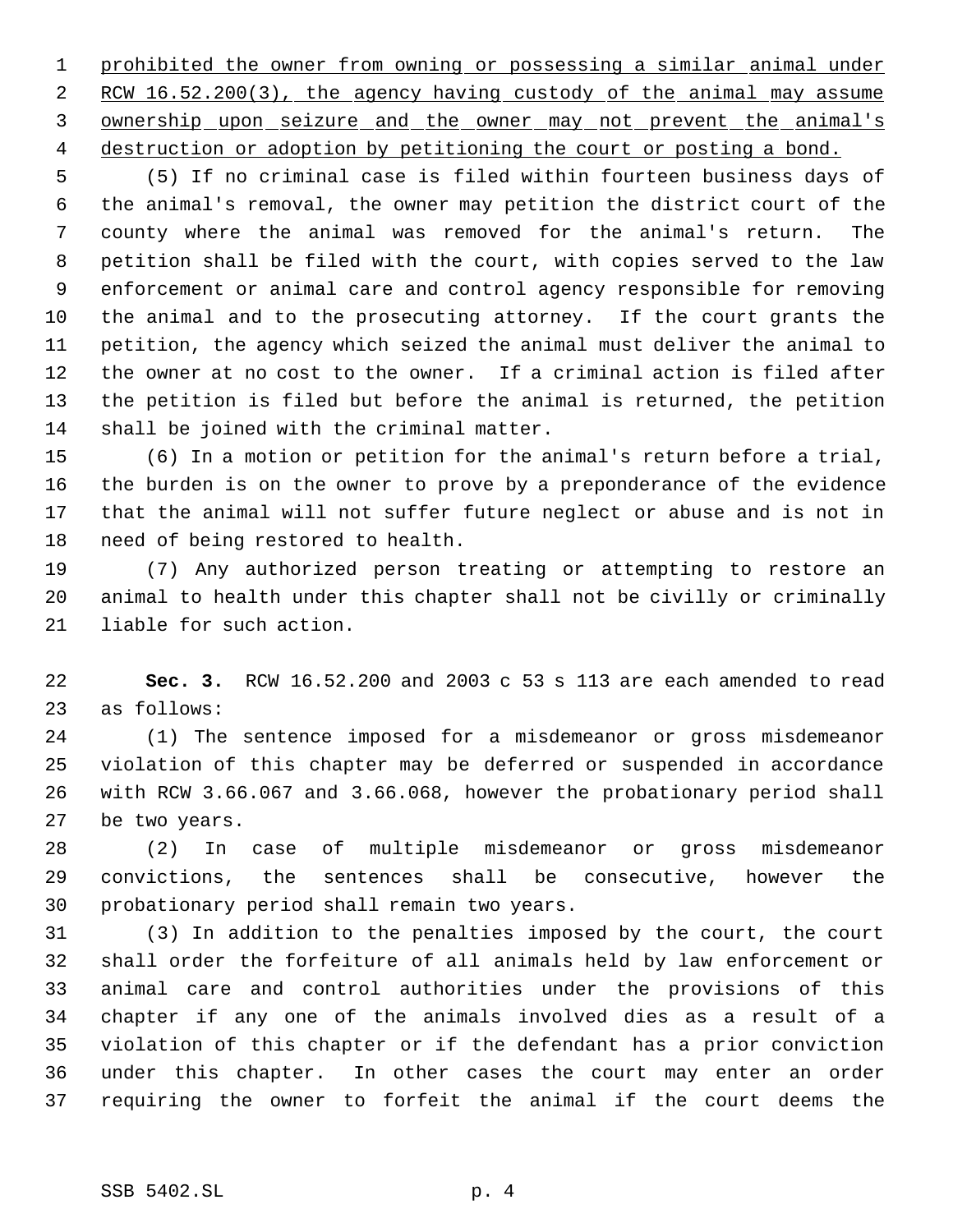animal's treatment to have been severe and likely to reoccur. If forfeiture is ordered, the owner shall be prohibited from owning or 3 caring for any similar animals for a period of ((two years)) time as follows:

 (a) Two years for a first conviction of animal cruelty in the second degree under RCW 16.52.207;

 (b) Permanently for a first conviction of animal cruelty in the first degree under RCW 16.52.205;

 (c) Permanently for a second or subsequent conviction of animal cruelty, except as provided in subsection (4) of this section.

 (4) If a person has no more than two convictions of animal cruelty 12 and each conviction is for animal cruelty in the second degree, the 13 person may petition the sentencing court in which the most recent animal cruelty conviction occurred, for a restoration of the right to 15 own or possess a similar animal five years after the date of the second 16 conviction. In determining whether to grant the petition, the court 17 shall consider, but not be limited to, the following:

18 (a) The person's prior animal cruelty in the second degree convictions;

- 20 (b) The type of harm or violence inflicted upon the animals;
- (c) Whether the person has completed the conditions imposed by the court as a result of the underlying convictions; and

23 (d) Any other matters the court finds reasonable and material to consider in determining whether the person is likely to abuse another animal.

26 The court may delay its decision on forfeiture under ((this)) 27 subsection (3) of this section until the end of the probationary period.

29 ( $(\overline{(4)})$  (5) In addition to fines and court costs, the defendant, only if convicted or in agreement, shall be liable for reasonable costs incurred pursuant to this chapter by law enforcement agencies, animal care and control agencies, or authorized private or public entities involved with the care of the animals. Reasonable costs include expenses of the investigation, and the animal's care, euthanization, or adoption.

36  $((\langle 5 \rangle)(6)$  If convicted, the defendant shall also pay a civil penalty of one thousand dollars to the county to prevent cruelty to